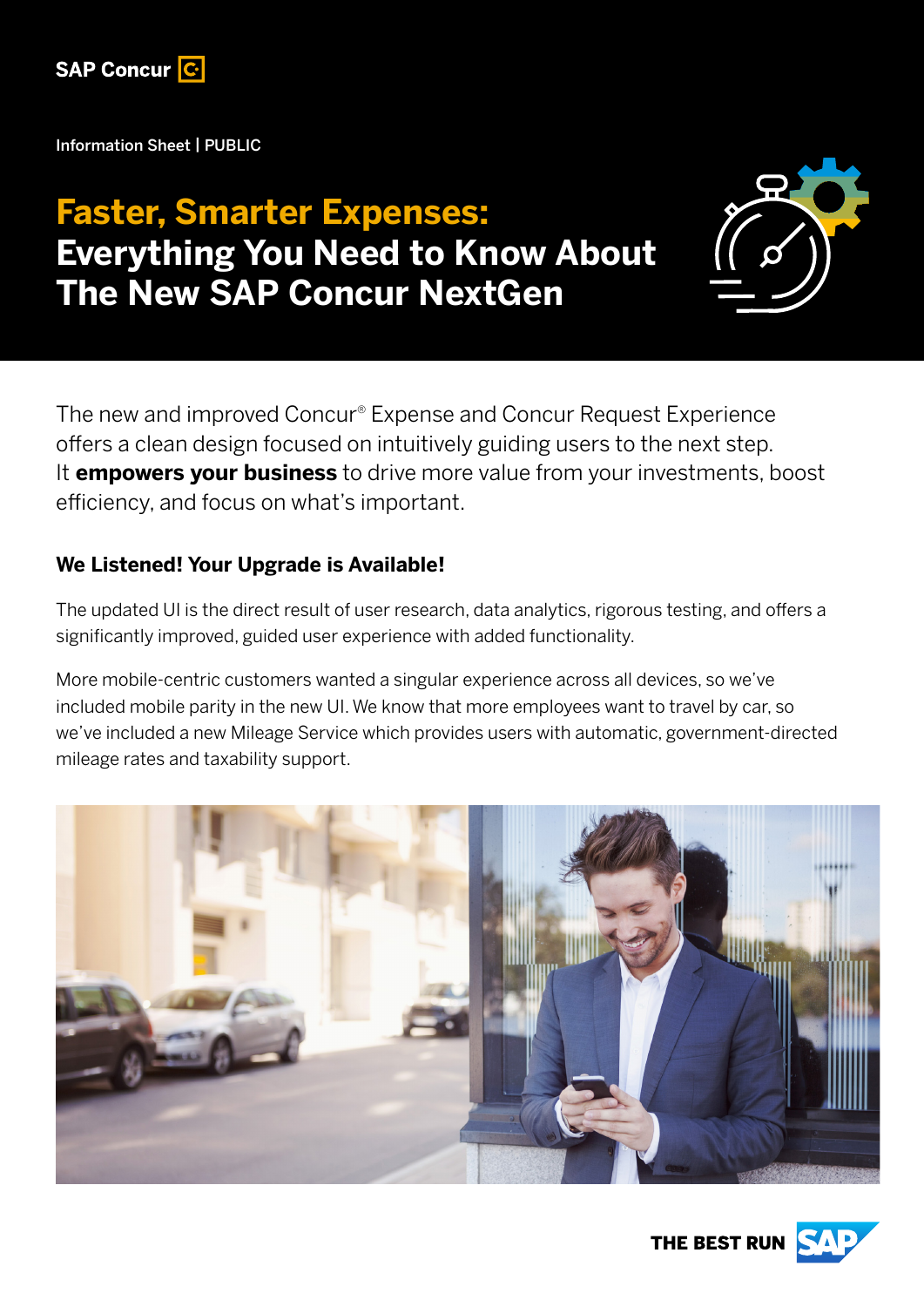## **A Snapshot of the New SAP Concur Experience**

The new SAP Concur Experience offers improved usability, efficiency, and accessibility within a concise, new dashboard design based on modern design best practices. We know you're going to get more out of your SAP Concur solution as soon as you start using it.

Users will no longer have to toggle between receipt view and expense details or add attendees on a separate page. Multiple screens for hotel itemisation are also a thing of the past, and allocations has a cleaner look and feel. There are new fields and tabs for more intuitive usage.

With Request-based expense reports, users benefit from automatically generated expense report when they make a request. Check out this [video](https://sapvideoa35699dc5.hana.ondemand.com/?entry_id=1_z7k8km13&pid=direct_mail&cid=sklum_cee_follow_up_20220422) for how it works.

#### WHAT DOES THIS MEAN FOR YOUR BUSINESS?

- Optimised task flows mean users learn more quickly, leading to fewer escalations to admin/support.
- Better visibility and room to work on screen, leading to greater efficiency and ease of submitting expenses and planning trips.
- A clearer view and smarter planning allow for more sustainable choices.
- Visual cues and alerts prompt users to take the next best action, improving employee experiences and compliancy.
- A more approachable experience for our users with visual, auditory, motor, cognitive, or speech disabilities makes expense reporting easier for everyone.

## **Your Change Action Plan**

You are offering users a more modern, efficient, usable, and accessible solution for creating and submitting expense reports, but change is not always initially welcomed. We've identified seven questions to ask to ensure users are seamlessly moved to the updated UI. Delve deeper into each step by reading the full guide [here.](https://www.concur.co.uk/resource-centre/ebooks/7-steps-planning-change?pid=direct_mail&cid=sklum_cee_follow_up_20220422)